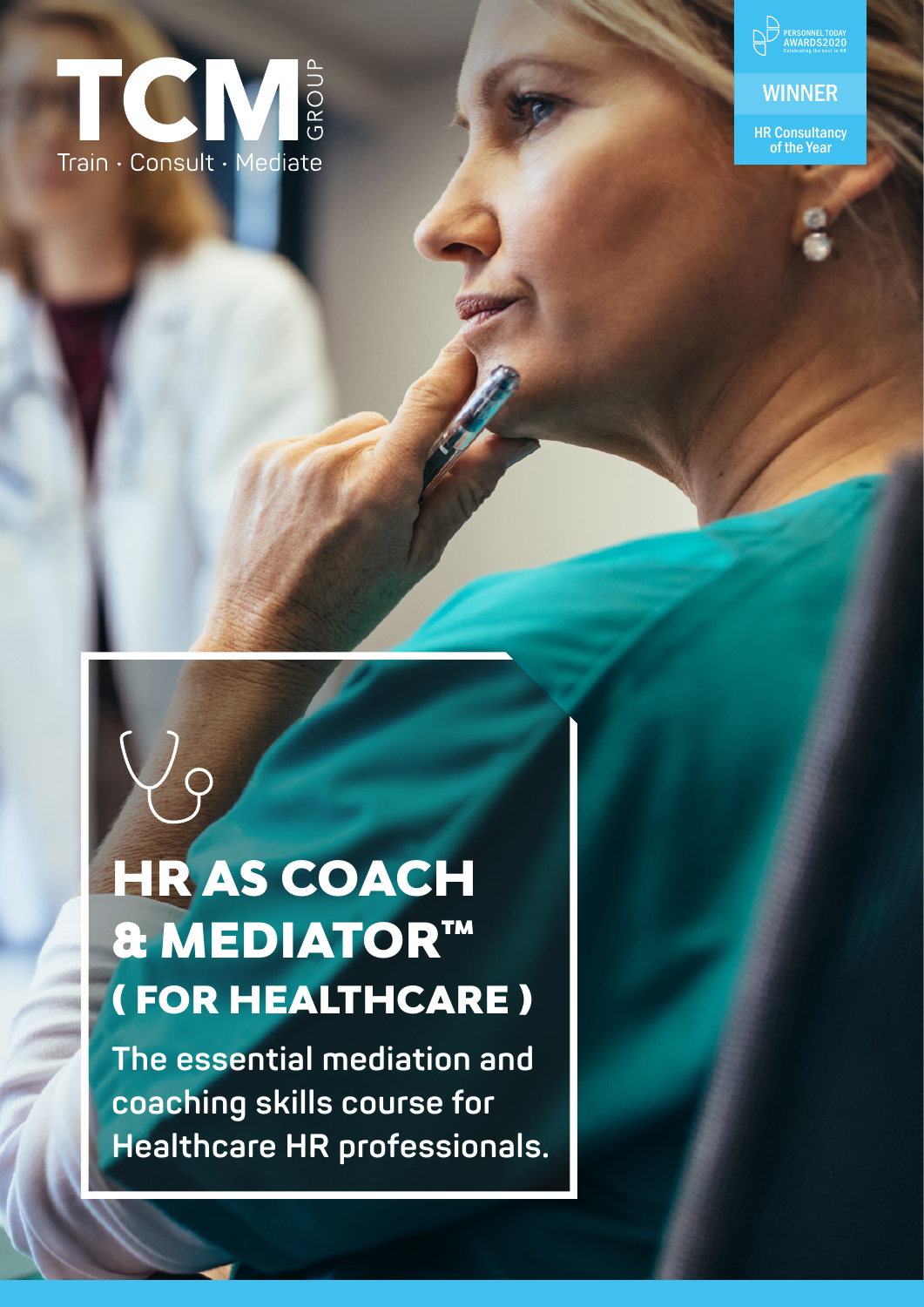

**Conflict has been shown to be more prevalent within healthcare than other sectors, due to the high demands of the job, stress and the devastating impacts when mistakes do happen. With every element of work within the sector focused on the wellbeing of its patients, it is crucial that unnecessary conflict is resolved, to prevent an impact upon patient care.**

Our HR as Coach & Mediator<sup>™</sup> (for Healthcare) course provides healthcare professionals with the skills to be able to respond calmly and neutrally during the various stages of conflict. It looks at a range of active listening and reframing skills to move a situation forward, to understand how to create and manage boundaries and to set goals. This approach enables your healthcare teams to lead by example, and avoid the distraction and damaging impacts of unnecessary conflict.

This two-day course builds on delegates' instinct for resolution; using their experience of conflict coaching, mediation or purely a desire to understand these areas more. It offers a tried and tested model of mediation along with a series of tips and guides to help them secure positive resolution for a wide range of healthcare disputes. During the course we will focus on both inter-staff disputes and those where a patient is involved, or made a complaint.

By combining Emotional Intelligence with theories such as 'Positive Psychology', it also enables healthcare HR and ER professionals to provide coaching and support for managers to help them secure constructive outcomes without the need for recourse to formal grievance, disciplinary or performance management procedures.



# PRACTICAL INFORMATION

#### **HR as Coach & Mediator™ (for Healthcare) - Online** A two-day course, delivered online as 4 hours per day over 4 days.

### **HR as Coach & Mediator™ (for Healthcare) - Classroom based**

Two days at the TCM Academy or delivered in-house.

#### **Trainers**

Delivered by TCM's expert resolution consultants, with a wealth of healthcare sector-specific training experience.

#### **Suitable for**

Healthcare HR, ER, OD and learning and development professionals.

**A brilliant course, I learnt a lot of different skills and techniques and it solidified a lot of work we currently do in our business, having it aligned through this training was great. Harriette, our trainer was fantastic, the training was well paced, and exercises helped us apply the techniques she talked us through. Would recommend this course to others. Thank you.**  MONICA MASSON, ER ADVISOR AT WW UK<u>ና</u>

Please [click here](https://thetcmgroup.com/customer-testimonials/) to read more reviews from past delegates on this course.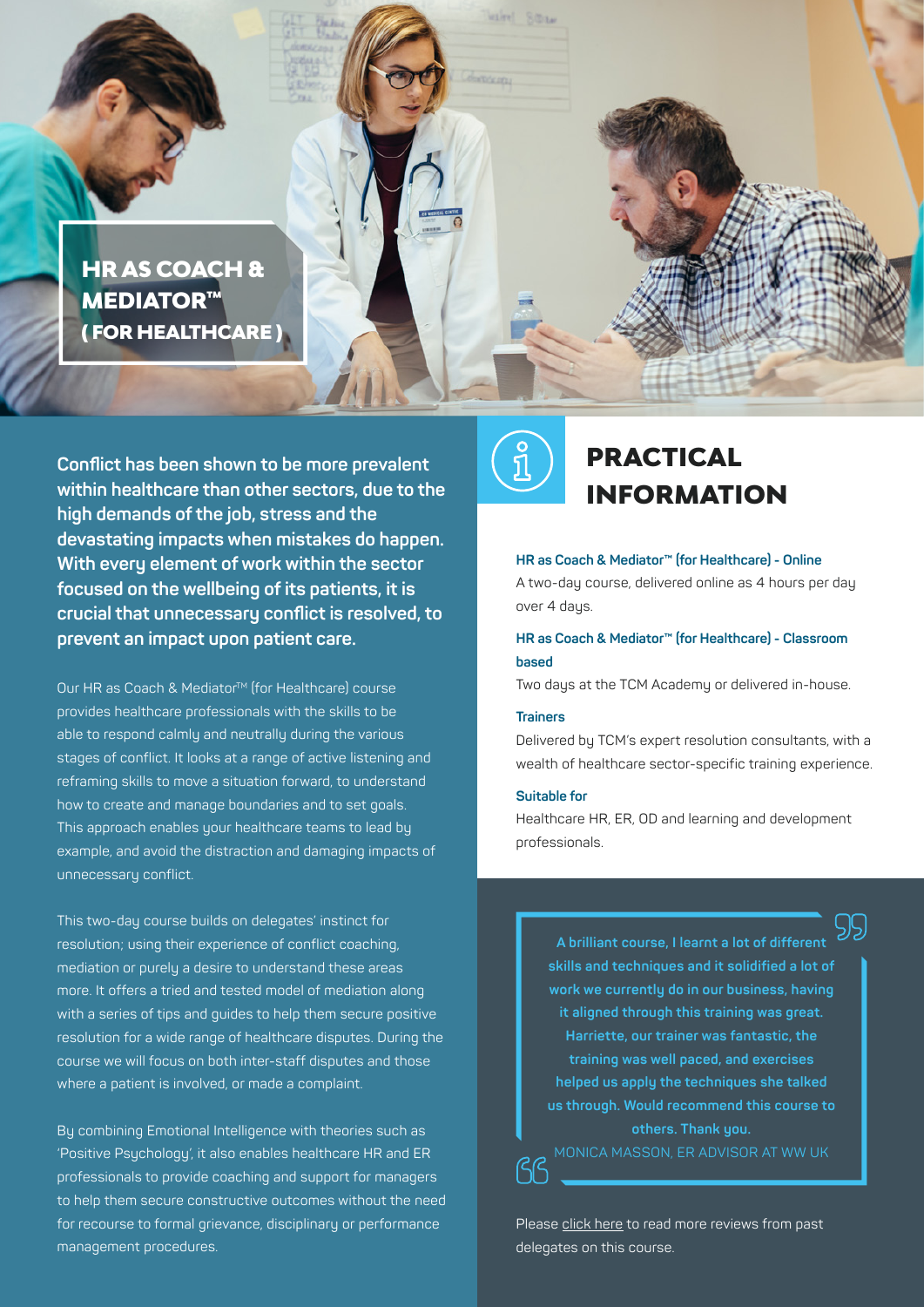



# **OBJECTIVES**

- $\sqrt{\phantom{a}}$  Understand the nature and causes of typical examples of conflict within the healthcare setting, including the life cycle of a conflict, plus the various tools and strategies available for managing conflict within your specific setting.
- $\heartsuit$  Coach healthcare managers and employees to have difficult conversations thereby avoiding the need for a formal discipline and grievance process.
- $\heartsuit$  Develop a range of mediation skills to help set up and run facilitated conversations (online and face to face).
- $\sqrt{\phantom{a}}$  Use a range of active listening, reframing, negotiation and influencing skills to secure constructive and commissionaire remedies to complaints, concerns and conflicts within the healthcare setting.
- $\sqrt{\phantom{a}}$  Apply positive psychology, emotional intelligence and nudge theory to help create and manage boundaries and set clear goals.



# **BENEFITS**

- $\heartsuit$  Be able to respond calmly and neutrally during mediation.
- $\heartsuit$  Use a range of active listening and reframing skills to move a situation forward.
- $\heartsuit$  Understand how to create and manage boundaries and set clear goals.







**Module 1:**  Shaping healthcare conflict to resolution



### **Module 2:**

Listening to understand (active listening and the mediation framework)



# **Module 3:**

Coaching conversations



## **Module 4:**

Emotional intelligence and how we can use it in our roles as healthcare professionals



# **Module 5:**

Applying positive psychology to coach and lead our healthcare teams